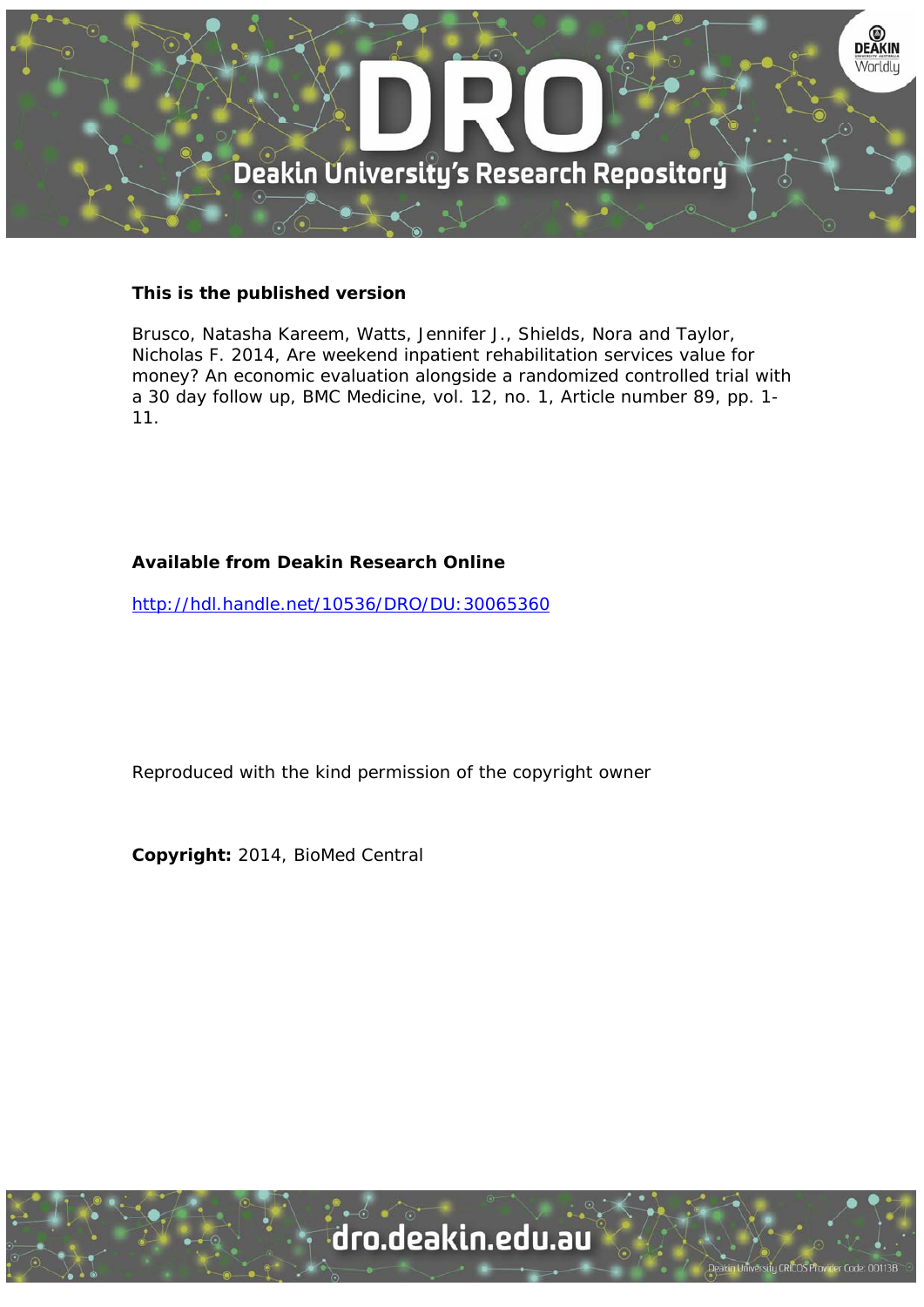# **RESEARCH ARTICLE Example 2014 The SEAR CH ACCESS**



# Are weekend inpatient rehabilitation services value for money? An economic evaluation alongside a randomized controlled trial with a 30 day follow up

Natasha Kareem Brusco<sup>1,2\*</sup>, Jennifer J Watts<sup>3</sup>, Nora Shields<sup>1,4</sup> and Nicholas F Taylor<sup>1,5</sup>

# Abstract

**Background:** Providing additional Saturday rehabilitation can improve functional independence and health related quality of life at discharge and it may reduce patient length of stay, yet the economic implications are not known. The aim of this study was to determine from a health service perspective if the provision of rehabilitation to inpatients on a Saturday in addition to Monday to Friday was cost effective compared to Monday to Friday rehabilitation alone.

Methods: Cost utility and cost effectiveness analyses were undertaken alongside a multi-center, single-blind randomized controlled trial with a 30-day follow up after discharge. Participants were adults admitted for inpatient rehabilitation in two publicly funded metropolitan rehabilitation facilities. The control group received usual care rehabilitation services from Monday to Friday and the intervention group received usual care plus an additional rehabilitation service on Saturday. Incremental cost utility ratio was reported as cost per quality adjusted life year (QALY) gained and an incremental cost effectiveness ratio (ICER) was reported as cost for a minimal clinically important difference (MCID) in functional independence.

Results: 996 patients (mean age 74 (standard deviation 13) years) were randomly assigned to the intervention  $(n = 496)$  or the control group  $(n = 500)$ . Mean difference in cost of AUD\$1,673 (95% confidence interval (CI) -271 to 3,618) was a saving in favor of the intervention group. The incremental cost utility ratio found a saving of AUD \$41,825 (95% CI −2,817 to 74,620) per QALY gained for the intervention group. The ICER found a saving of AUD \$16,003 (95% CI −3,074 to 87,361) in achieving a MCID in functional independence for the intervention group. If the willingness to pay per QALY gained or for a MCID in functional independence was zero dollars the probability of the intervention being cost effective was 96% and 95%, respectively. A sensitivity analysis removing Saturday penalty rates did not significantly alter the outcome.

**Conclusions:** From a health service perspective, the provision of rehabilitation to inpatients on a Saturday in addition to Monday to Friday, compared to Monday to Friday rehabilitation alone, is likely to be cost saving per QALY gained and for a MCID in functional independence.

Trial registration: Australian and New Zealand Clinical Trials Registry November 2009 [ACTRN12609000973213](https://www.anzctr.org.au/Trial/Registration/TrialReview.aspx?id=320811)

Keywords: Rehabilitation, Economic evaluation, Randomized controlled trial, Allied health

Bundoora Campus, Bundoora, Victoria 3086, Australia 2 Physiotherapy Services, Cabrini Health, 183 Wattletree Road, Malvern,

Full list of author information is available at the end of the article



© 2014 Brusco et al.; licensee BioMed Central Ltd. This is an Open Access article distributed under the terms of the Creative Commons Attribution License [\(http://creativecommons.org/licenses/by/4.0\)](http://creativecommons.org/licenses/by/4.0), which permits unrestricted use, distribution, and reproduction in any medium, provided the original work is properly cited.

<sup>\*</sup> Correspondence: [nbrusco@cabrini.com.au](mailto:nbrusco@cabrini.com.au) <sup>1</sup>

<sup>&</sup>lt;sup>1</sup>Physiotherapy Department, Faculty of Health Science, La Trobe University,

Victoria 3144, Australia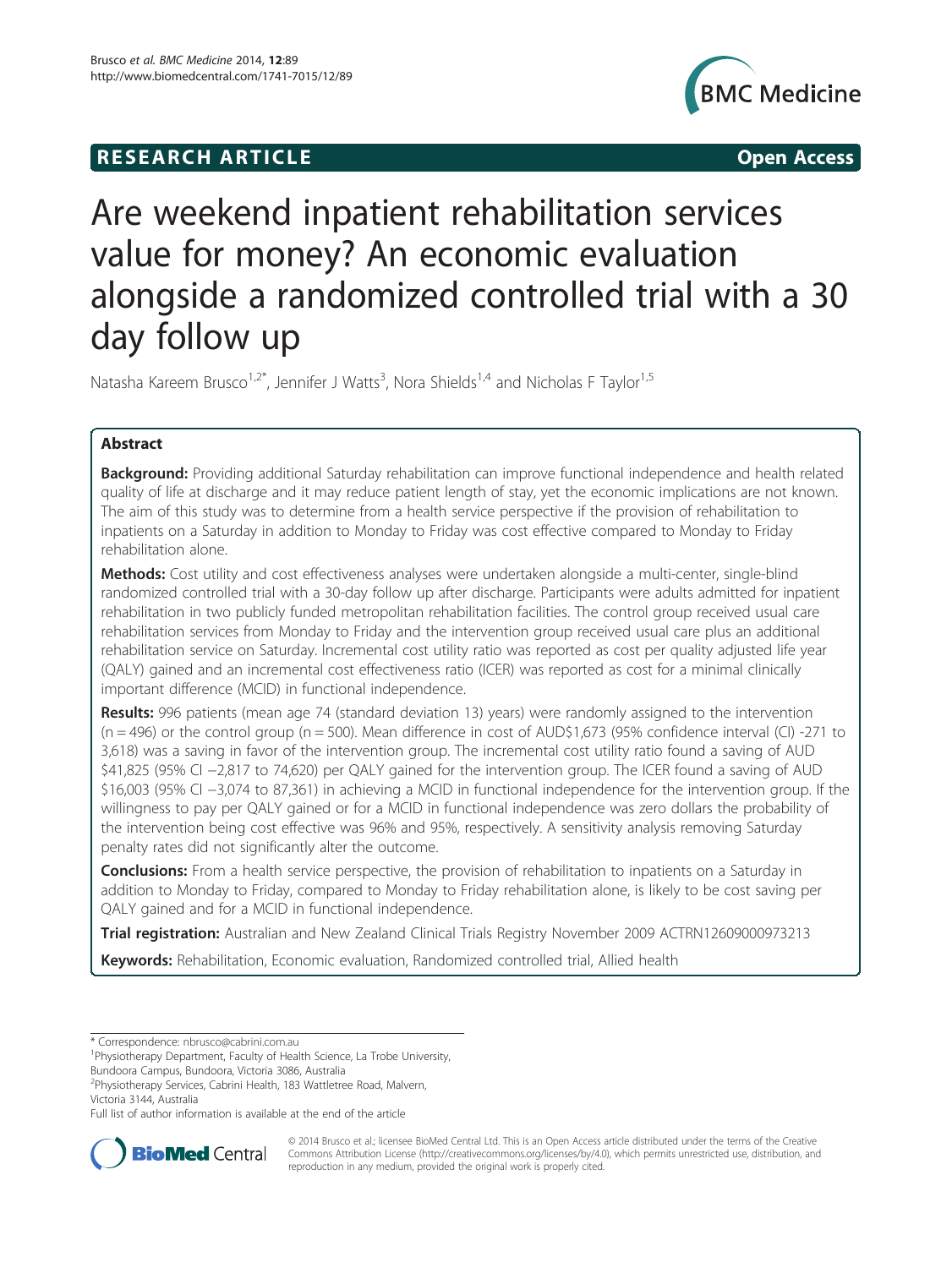# Background

There is debate about the potential advantages to the health system and broader community of providing health services on the weekend, such as those provided in intensive care and emergency departments [[1,2](#page-10-0)]. The proposed advantages of providing weekend health services include improved clinical outcomes for patients [[1](#page-10-0)] and fewer adverse events among those admitted on the weekend [[3](#page-10-0)]. Resistance to providing weekend health services exists because of a lack of robust evidence that weekend services are safe and effective, opposition among health care professionals to embrace working on the weekend, and concerns that the health system needs to ensure weekday services (such as outpatient clinics and surgical lists) operate at full capacity before these services are expanded to the weekend [[2](#page-10-0)].

Rehabilitation is an important part of the health system and involves specialized, coordinated, multidisciplinary care to restore functional independence in patients [[4](#page-10-0)]. There is evidence that more intensive rehabilitation improves patient quality of life, functional independence and reduces length of stay [[5\]](#page-10-0). Similarly, there is evidence that providing additional rehabilitation services on weekends improves patient quality of life, functional independence and is likely to reduce length of stay [[6\]](#page-10-0). This may be related to increased physical activity among patients who received weekend rehabilitation services, reduced functional decline over the weekend because of increased physical activity, or changes in patient perceptions of no longer associating weekends with rest [\[6](#page-10-0)]. However, in spite of the available evidence, many rehabilitation facilities do not provide weekend services [[7-9](#page-10-0)].

Before weekend rehabilitation services can be implemented routinely into practice it is important to find out whether they are cost effective from the perspective of the health service. Studies are needed to investigate if the increased cost of a weekend rehabilitation service is offset by savings within the inpatient episode of care. Economic evaluations of additional weekday inpatient rehabilitation programs have shown a lower cost per patient admission [\[10](#page-10-0)-[12\]](#page-11-0), but it is not known if providing weekend rehabilitation services is cost effective, especially since factors such as weekend penalty rates for clinical staff may make provision of such a service more expensive. In the debate on whether to provide weekend health services, the issue of who will pay and whether providing such services is cost effective is central [[1,2\]](#page-10-0).

The aim of this study was to undertake cost utility and cost effectiveness analyses alongside a multi-center, singleblinded randomized controlled trial with concealed allocation. The primary research question was to determine from a health service perspective if the provision of a rehabilitation service to inpatients on a Saturday in addition to Monday to Friday compared to Monday to Friday

rehabilitation alone, was cost effective per quality adjusted life year (QALY) gained and for a minimal clinically important difference (MCID) in functional independence.

# Methods

# Research design

An economic evaluation was completed alongside a single-blinded randomized controlled trial that examined both the clinical effects and costs of providing a rehabilitation service (physiotherapy and occupational therapy) to inpatients on a Saturday in addition to Monday to Friday compared to Monday to Friday rehabilitation alone, for a mixed adult cohort of patients admitted for inpatient rehabilitation. The evaluation was completed from a health service perspective. The trial was registered with the Australian and New Zealand Clinical Trials Registry (ACTRN12609000973213) prior to patient recruitment. Full details of the protocol [[13](#page-11-0)] as well as the clinical outcomes of the trial [\[6](#page-10-0)] have been published elsewhere. This economic evaluation report has been prepared with reference to the Consolidated Health Economic Evaluation Reporting Standards (CHEERS) Checklist (Additional file [1,](#page-10-0) [[14](#page-11-0)]). The trial obtained ethics approval from the Eastern Health Research and Ethics Committee (E58 09/10) and La Trobe University Human Research Ethics Committee (FHEC10/14). All participants gave informed written consent.

# Intervention

Participants randomized to the intervention group received a rehabilitation service on a Saturday in addition to usual care Monday to Friday rehabilitation compared to the control group who received usual care Monday to Friday rehabilitation alone. Usual care typically consisted of interventions focused on task-specific training and discharge planning for independent living in the community. Patients were scheduled to receive about one hour of physiotherapy and one hour of occupational therapy each weekday as well as full nursing, medical and other allied health services. Over the weekend, usual care included full nursing care and a limited medical service to address high priority medical needs. In addition to usual care, the intervention group received rehabilitation therapy on a Saturday. They were scheduled to receive an hour each of physiotherapy and occupational therapy. Additional physiotherapy and occupational therapy were provided because they are the most frequent forms of therapy intervention during inpatient rehabilitation [[15-17\]](#page-11-0), with most inpatients at the included rehabilitation centers receiving daily physiotherapy and occupational therapy services on weekdays. To ensure continuity, the content of therapy provided at the weekend was decided by the participant's usual weekday therapist and provided by a written handover.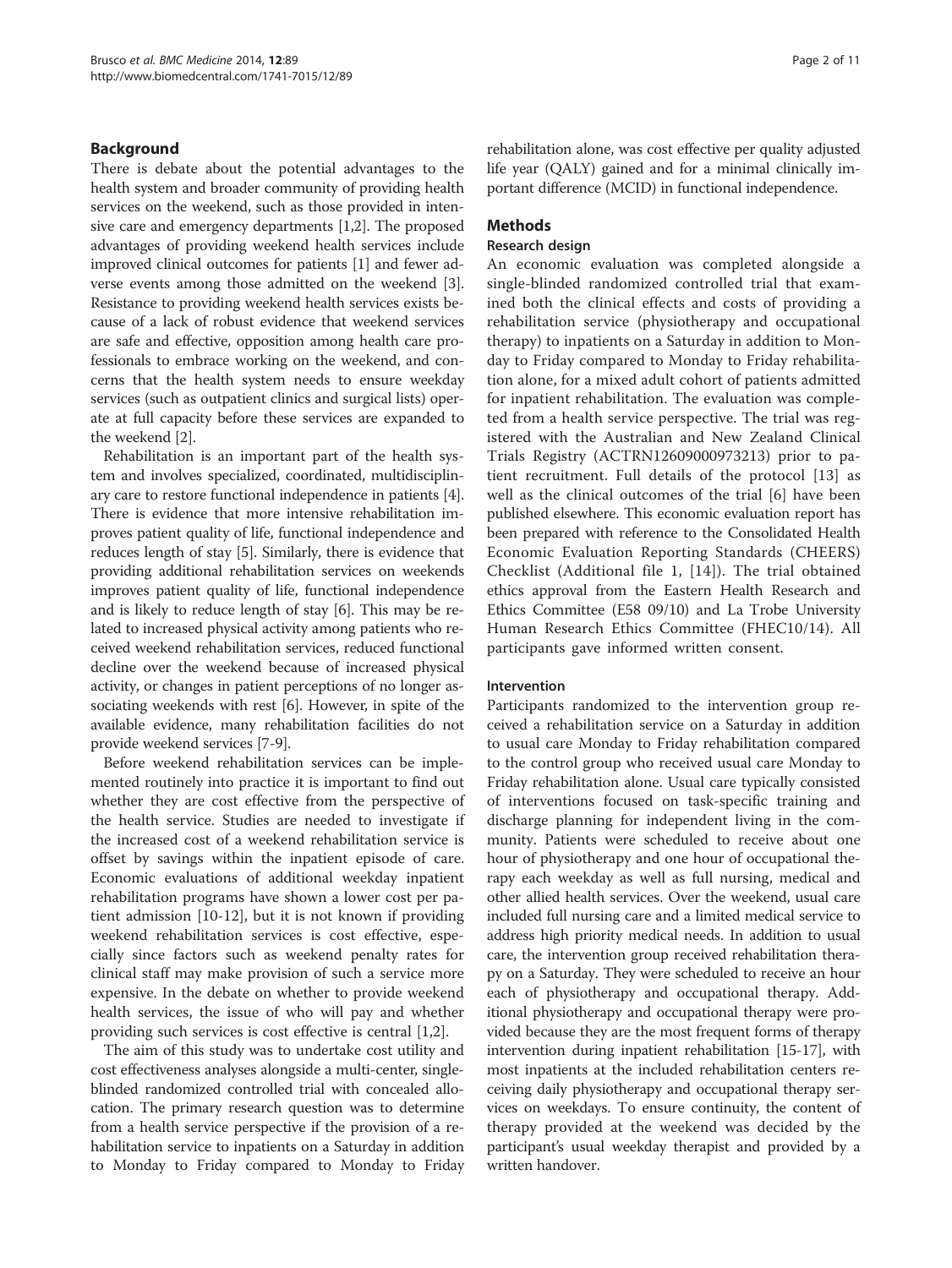#### Participants and recruitment

From July 2010 until June 2011, eligible participants who were 18-years-old or older and admitted to one of two rehabilitation facilities were invited to participate. Patients with any orthopedic, neurological or other disabling condition were included. Patients were excluded if they did not give informed consent, were admitted for slow stream geriatric rehabilitation or if they were participating in another intervention trial.

Patients were randomized to the intervention or the control group using a concealed method, with 1:1 allocation. The block allocation sequence was generated electronically and assignments concealed in sequentially numbered, sealed, opaque envelopes. Only after the participant was enrolled in the trial and had completed baseline testing was group assignment made by opening the next envelope in the sequence.

### Sample size

Based on one of the primary outcome measures (length of stay) from a pilot study [[18\]](#page-11-0), a sample size of 712 participants was estimated [[13\]](#page-11-0). To recruit this number of participants a recruitment period of 18 months was anticipated.

#### Setting

The trial took place at two publicly funded metropolitan inpatient rehabilitation facilities with a combined total of 90 rehabilitation beds (providing multidisciplinary inpatient rehabilitation services in Melbourne, Australia). Prior to being accepted for inpatient rehabilitation, patients are typically assessed in an acute hospital as being able to participate actively in rehabilitation with the expectation that they will improve sufficiently to return to independent living in the community.

#### Health service and therapy utilization

Patient length of stay for the rehabilitation admission was measured as the number of overnight stays in the rehabilitation unit, from the day of admission until the day of discharge, inclusive of any transfers to an acute ward to manage medical conditions. Any unplanned readmissions to the health service in the 30 day period immediately post discharge from rehabilitation were also recorded and included in the total length of stay. This period was considered relevant in the economic evaluation as readmissions account for a significant portion of all health care expenses and one third of all hospital readmissions are within one month of discharge [\[19](#page-11-0)].

Time units for utilization of allied health services during the rehabilitation admission were recorded on the hospital database. This captured Monday to Friday and Saturday interventions for physiotherapy and occupational therapy. Data source, unit definition and unit cost for each of these resources included in the economic evaluation are specified in Table [1](#page-4-0).

#### Cost of inpatient rehabilitation

Cost data were collected from the health service and covered two financial years; 2010/2011 and 2011/2012. Data from the 2011/2012 financial year (6% of sample) were discounted at a rate of 3.5%, consistent with the corresponding national Consumer Price Index [[21\]](#page-11-0), so all data are reported in 2010/2011 Australian dollars (AUD\$).

Total cost included the cost of the rehabilitation admission, acute care costs during the rehabilitation admission, and the cost of any readmission during the 30 day period post discharge from rehabilitation (Table [1\)](#page-4-0). Cost data were obtained from the inpatient clinical costing system from each site. However, as an average cost is used to attribute costs to all components of care (which would not take account of the higher costs of Saturday allied health services), the allied health and nursing components were modelled for each participant based on the actual utilization of these services. For physiotherapy and occupational therapy, the time unit was a minute and the unit cost the rate per minute for a therapist (mid-range seniority, inclusive of 25% on-costs). For all other allied health and nursing costs, the total length of stay was multiplied by a per diem rate. The costs for weekend therapy services were increased by 25% to allow for penalty loading. These costs were substituted into the clinical costing data so that a modelled totalled cost could be determined for each participant. Capital costs were included based on the length of stay for the ward component and on a daily rate for each day of use for the physiotherapy and occupational therapy departmental space.

## Outcomes measures for inpatient rehabilitation

The EuroQol (EQ-5D-3L) questionnaire [[22](#page-11-0)] was converted to a health related quality of life utility score using UK utility weights based on the time trade-off (TTO) method [\[23,24](#page-11-0)]. Functional independence was measured using the FIM [\[25\]](#page-11-0) administered by credentialed assessors. FIM scores can range from 18 (lowest function) to 126 (highest function). An increase in the FIM score of 22 points is considered to be a MCID in functional independence [[26](#page-11-0)]. Both outcome measures were administered on admission (baseline) and on discharge from rehabilitation by assessors blind to group allocation.

#### Statistical analysis

Outcome and cost data were analyzed according to the intention-to-treat (ITT) principle with multiple imputation used to account for missing outcome data [\[27](#page-11-0)-[29](#page-11-0)] but was not required for cost data. Between group differences in the quality of life utility score and the functional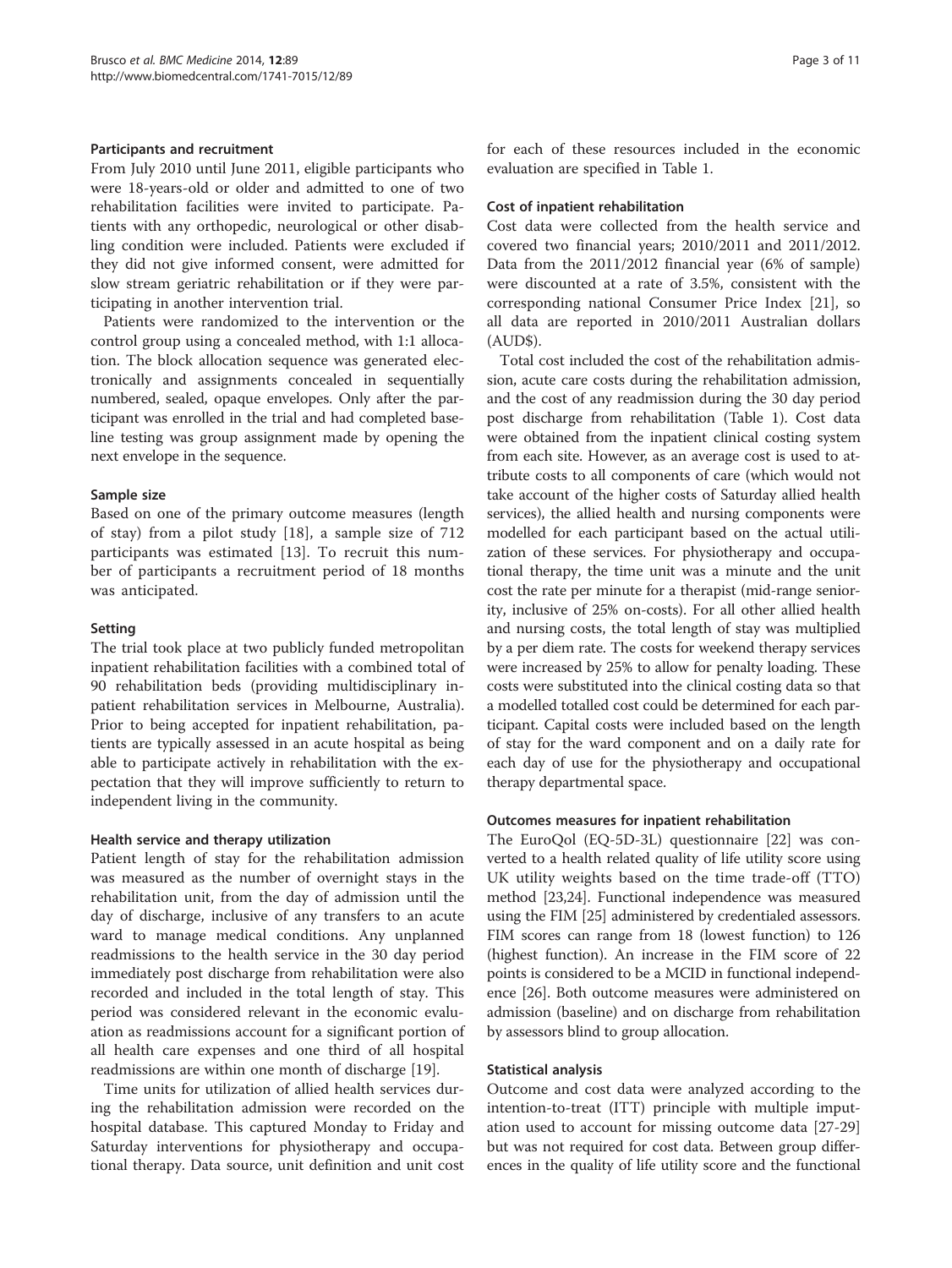<span id="page-4-0"></span>

|                                                                | Data source                                | Unit          | Unit cost |  |
|----------------------------------------------------------------|--------------------------------------------|---------------|-----------|--|
| Itemized rehabilitation costs (excluding acute inpatient care) |                                            |               |           |  |
| PT in rehabilitation                                           |                                            |               |           |  |
| PT Monday to Friday service                                    | EBA [20] plus 25% loading                  | Per minute    | \$0.68    |  |
| PT Saturday service                                            | EBA [20] plus 50% loading                  | Per minute    | \$0.82    |  |
| PT non salaries and wages (equipment)                          | PT 2010 health service budget <sup>a</sup> | Per day       | \$1.79    |  |
| PT capital costs (space)                                       | Health service                             | Per day       | \$3.51    |  |
| OT in rehabilitation                                           |                                            |               |           |  |
| OT Monday to Friday service                                    | EBA [20] plus 25% loading                  | Per minute    | \$0.68    |  |
| OT Saturday service                                            | EBA [20] plus 50% loading                  | Per minute    | \$0.82    |  |
| OT non salaries and wages (equipment)                          | OT 2010 health service budget <sup>a</sup> | Per day       | \$1.79    |  |
| OT capital costs (space)                                       | Health service                             | Per day       | \$3.51    |  |
| Other allied health cost                                       | Health service                             | Per day       | \$69.39   |  |
| Nursing salaries and wages                                     | Health service                             | Per day       | \$410.13  |  |
| Other costs <sup>b</sup>                                       | Health service                             | Per admission | Variable  |  |
| Health service capital cost (space)                            | Health service                             | Per day       | \$7.03    |  |
| Acute ward costs during rehabilitation, total                  | Health service                             | Per admission | Variable  |  |
| Readmissions 30 days post discharge cost, total                | Health service                             | Per admission | Variable  |  |

<sup>a</sup>obtained from Eastern Health Physiotherapy and Occupational Therapy budgets for the 2010/2011 financial year; <sup>b</sup>coronary care, intensive care and emergency departments, imaging, surgical, non-surgical, pathology, pharmacy, prosthetics, theatre and other health service costs, EBA, enterprise bargaining agreement; OT, occupational therapy; PT, physiotherapy.

independence score were calculated with analysis of covariance (ANCOVA) of the discharge score using the baseline score as covariate [\[28,29\]](#page-11-0). Mean cost difference was determined between the two groups using an independent t-test to report statistical significance [\[30\]](#page-11-0). Incremental cost effectiveness ratios (ICERs) were determined for both the quality of life utility score and the functional independence score using adjusted mean differences between groups from admission to discharge, derived from ANCOVA for outcomes and the mean difference between groups for cost.

Confidence intervals around the individual ICERs for the quality of life utility score and the functional independence score were calculated using the bootstrap method (5,000 repetitions), the change in outcome measures from admission to discharge and total cost [[31\]](#page-11-0). Individual ICERs were used to generate the confidence ellipses and the cost effectiveness acceptability curves (CEACs), using the central limit theorem [[31](#page-11-0)]. CEACs illustrate the probability that the intervention was cost effective compared to the control group, across a range of willingness to pay values per QALY gained and for the MCID in functional independence. While the ellipses provide important information relating to the statistical significance of the individual intervention under review, the CEACs provide a broader universal measure that allows comparison between interventions.

The ICER for the quality of life utility score represents the cost per QALY gained. The ICER for a one point

change in the functional independence score was multiplied to report the cost difference for a 22 point change in the functional independence score, representing the cost difference for a MCID in functional independence. The likelihood of achieving a 22 point MCID in functional independence was reported as a relative risk (RR) between groups. The rate of change per day was calculated for quality of life utility and functional independence scores by taking the difference between admission and discharge for each outcome and dividing by each patient's length of stay. Patient readmissions 30 days post discharge from rehabilitation were reported as a relative risk (RR) between groups.

Analyses were completed using IBM SPSS Statistics Version 21 [[32\]](#page-11-0) and customized software in Microsoft Excel [\[31](#page-11-0)]. All statistical tests were conducted at 5% level of significance and 95% confidence intervals (CI) unless otherwise stated.

#### Sensitivity analysis

A sensitivity analysis was performed by removing the penalty loading for Saturday physiotherapy and occupational therapy wage rates. The reason for this is because the working week and the weekend may differ by country, for example in some settings and cultures Saturday is regarded as a normal working day [[33](#page-11-0)]. Consideration was given to including a sensitivity analysis based on inflation rates. However, this was not completed as 94% of the cost data fell within 2010/2011 financial year.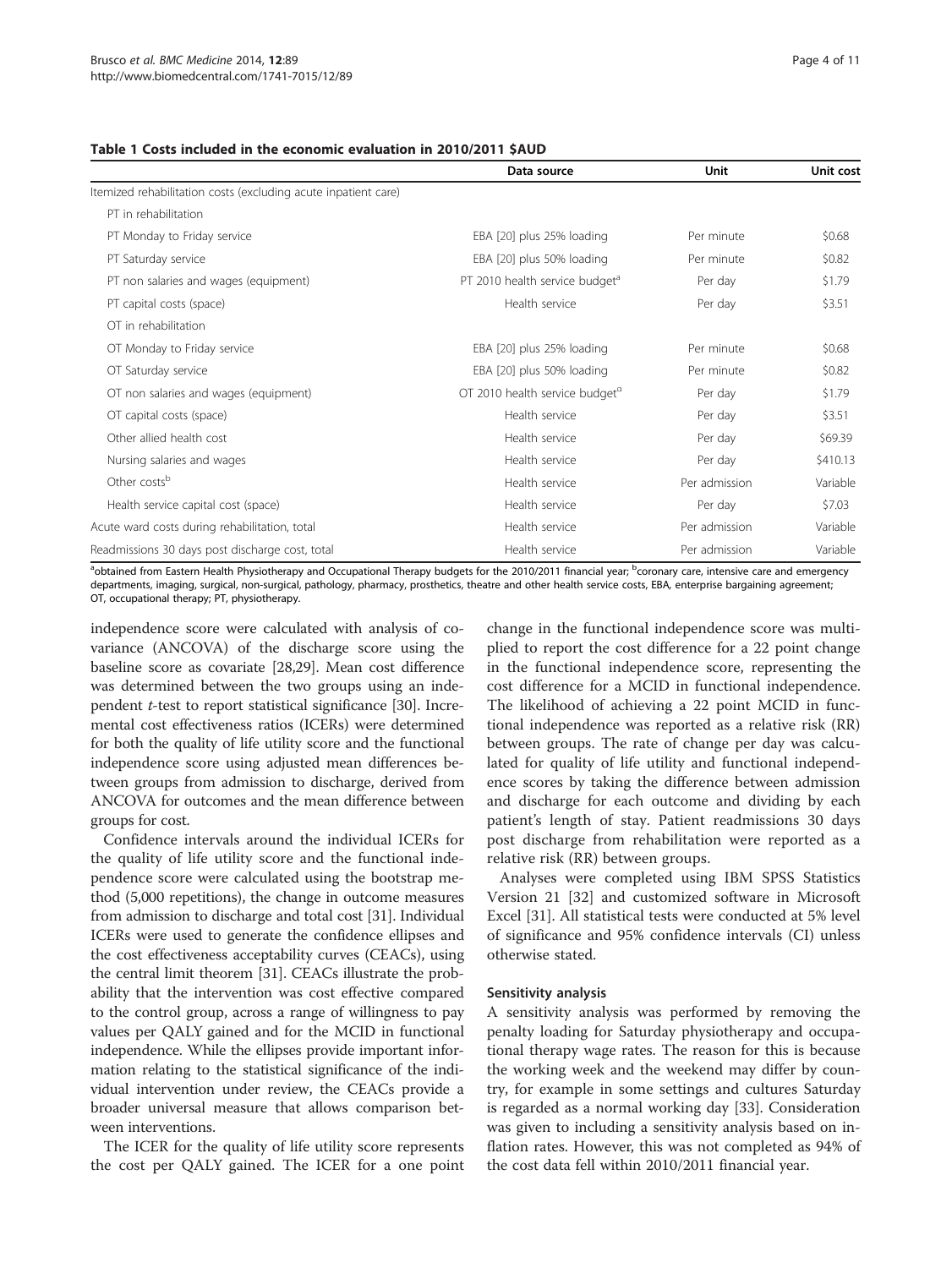# Results

A total of 996 patients were randomized to the control group ( $n = 500$ ) or the intervention group ( $n = 496$ ) with the flow of the patients through the trial reported elsewhere [[6\]](#page-10-0). Recruitment rates were higher than originally expected and the project steering committee decided to stop recruitment earlier than planned as it appeared that the target sample size would be reached prior to 18 months. Without any interim analyses being performed, it was decided to stop recruitment at 12 months.

# Participants

Patients had a mean age of 74 years (standard deviation (SD) 13) and 631 (63%) were women. The groups appeared similar for diagnosis and co-morbidities (Table 2). There were some missing data for the EQ-5D-3L questionnaire at baseline ( $n = 54$ , 5%) and at discharge ( $n = 94$ , 9%). The main reason for missing EQ-5D-3L data was reduced patient cognition. There was also a small amount of missing data for functional independence score at baseline  $(n = 1, \langle 1\% \rangle)$  and discharge  $(n = 4, \langle 1\% \rangle)$ .

# Health service and therapy utilization

Participants in the intervention group received on average an additional 53 minutes of rehabilitation therapy (95% CI 31.0 to 74.1) per week compared to the control group (Table [3\)](#page-6-0).

Mean hospital length of stay during the initial rehabilitation admission and subsequent admissions in the 30 day period post discharge from rehabilitation was 25.8 days (SD 25.1) for the intervention group and 28.7 days (SD 32.2) for the control group, with a mean difference of -2.9 days (95% CI −6.5 to 0.7) in favor of the intervention group (Table [3\)](#page-6-0).

The initial rehabilitation admission was 21.2 days (SD 15.7) for the intervention group and 23.1 days (SD 20.2)

#### Table 2 Baseline characteristics

| Characteristic                              | Randomized (n = 996)        |                        |  |  |
|---------------------------------------------|-----------------------------|------------------------|--|--|
|                                             | Intervention<br>$(n = 496)$ | Control<br>$(n = 500)$ |  |  |
| Age (years), mean (SD)                      | 75 (13)                     | 74 (13)                |  |  |
| Gender, number males (%)                    | 189 (38)                    | 176 (35)               |  |  |
| Diagnosis category, number (%)              |                             |                        |  |  |
| Stroke                                      | 81 (16)                     | 79 (16)                |  |  |
| Other neurological conditions               | 19(4)                       | 24(5)                  |  |  |
| Orthopedic conditions                       | 284 (57)                    | 297 (59)               |  |  |
| Pain syndromes                              | 24(5)                       | 19(4)                  |  |  |
| Cardiac/Pulmonary                           | 25(5)                       | 23(5)                  |  |  |
| Other disabling impairments                 | 63 (13)                     | 58 (12)                |  |  |
| Charlson co-morbidity index [34], mean (SD) | 1(1)                        | 1(1)                   |  |  |

SD, standard deviation.

for the control group, with a mean difference of −1.9 days (95% CI −4.1 to 0.4) in favor of the intervention group. In the 30 day period post discharge from rehabilitation, readmission average length of stay was 4.6 days (SD 16.2) in the intervention group compared to 5.6 days (SD 18.9) in the control group, with a mean difference of −1.0 day (95% CI −3.2 to 1.2) in favor of the intervention group (Table [3\)](#page-6-0). There was no difference in the 30 day readmission rate between groups ( $RR = 1.01$ , 95% CI 0.95 to 1.07), with  $19\%$  (n = 92) of the patients in the intervention group and 19%  $(n = 95)$  of the patients in the control group readmitted during this period.

#### Cost of inpatient rehabilitation

The mean total cost of the rehabilitation episode (including 30 day readmission costs) was \$15,859 (SD 13,992) for the intervention group and \$17,532 (SD 17,108) for the control group, with a mean cost difference of -\$1,673 (95% CI −3,618 to 271) in favor of the intervention group (Table [4](#page-7-0)).

The initial rehabilitation admission cost was on average \$13,320 (SD 9,894) for the intervention group and \$14,275 (SD 11,945) for the control group, with a mean cost difference of -\$955 (95% CI −2,320 to 409) in favor of the intervention group. In the 30 day period post discharge from rehabilitation, the average cost of admissions back to the health service was \$2,539 (SD 8,252) for the intervention group and \$3,257 (SD 9,711) for the control group, with a mean cost difference of -\$718 (95% CI −1,839 to 403) in favor of the intervention group (Table [4](#page-7-0)).

#### Outcomes measures for inpatient rehabilitation

Participants in the intervention group had a significantly higher change in their health related quality of life utility index score between admission and discharge compared to the control group (mean difference 0.04, 95% CI 0.01 to 0.07) (Table [5\)](#page-7-0) and the mean rate of change per day was also significantly higher compared to the control group (mean difference 0.004, 95% CI 0.001 to 0.008). Participants in the intervention group also had a significantly higher change in functional independence score between admission and discharge (mean difference 2.3, 95% CI 0.5 to 4.1) compared to the control group (Table [5](#page-7-0)) and the mean rate of change per day was also significantly higher (mean difference 0.16, 95% CI 0.04 to 0.28) compared to the control group.

# Incremental cost effectiveness ratios

The incremental cost utility ratio showed a cost saving of \$41,825 (95% CI −2,817 to 74,620) per QALY gained for the intervention group compared to the control group. The incremental cost effectiveness ratio showed a cost saving of \$727 (95% CI −159 to 3,845) for a one point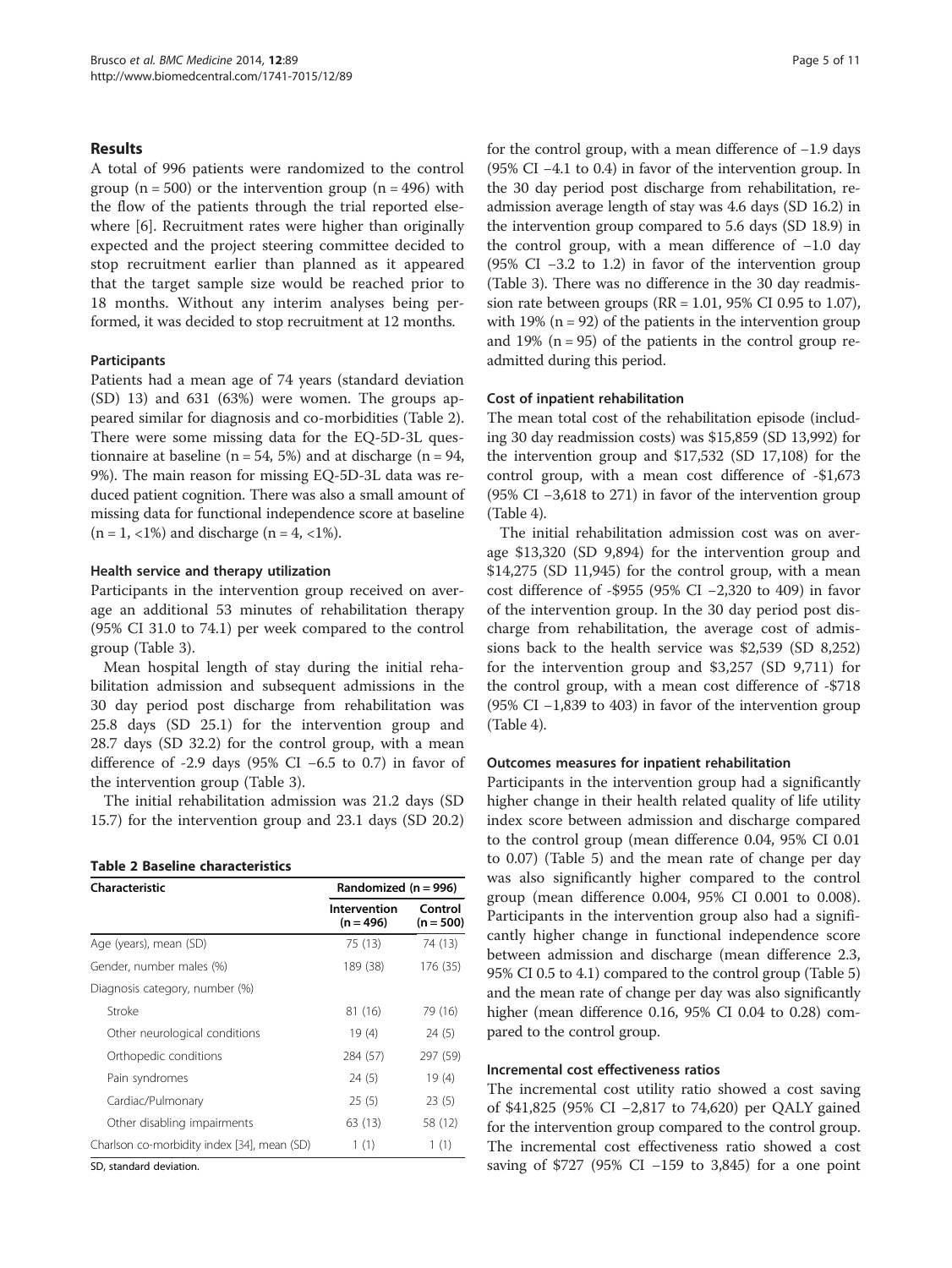<span id="page-6-0"></span>

|  |  |  |  | Table 3 Mean (SD) of groups and mean (95% CI) difference between groups for health service utilization |
|--|--|--|--|--------------------------------------------------------------------------------------------------------|
|--|--|--|--|--------------------------------------------------------------------------------------------------------|

|                                                                                            | Groups                      |                        | Difference between<br>groups 95% Cl |  |
|--------------------------------------------------------------------------------------------|-----------------------------|------------------------|-------------------------------------|--|
|                                                                                            | Intervention<br>$(n = 496)$ | Control<br>$(n = 500)$ | Intervention<br>minus control       |  |
| Initial rehabilitation admission (days)                                                    | 21.2(15.7)                  | 23.1(20.2)             | $-1.9$ (-4.1 to 0.4)                |  |
| Rehabilitation ward (days)                                                                 | 20.9 (15.3)                 | 22.7 (19.9)            | $-1.8$ ( $-4.0$ to 0.4)             |  |
| Acute ward during rehabilitation (days)                                                    | .2(1.8)                     | .3(2.2)                | $-0.1$ ( $-0.3$ to 0.2)             |  |
| 30 days post discharge readmission(s) (days)                                               | 4.6(16.2)                   | 5.6(18.9)              | $-1.0$ ( $-3.2$ to 1.2)             |  |
| Total length of stay for initial admission and 30 day post discharge readmission(s) (days) | 25.8 (25.1)                 | 28.7 (32.2)            | $-2.9$ (-6.5 to 0.7)                |  |
| Initial rehabilitation admission therapy utilization                                       |                             |                        |                                     |  |
| PT in rehabilitation                                                                       |                             |                        |                                     |  |
| Monday to Friday (minutes)                                                                 | 826.4 (761.1)               | 863.29 (836.4)         | $-36.9$ ( $-136.4$ to 62.5)         |  |
| Saturday (minutes)                                                                         | 118.5 (116.2)               | 0.7(5.3)               | 117.8 (107.6 to 128.1)*             |  |
| Total (minutes)                                                                            | 944.9 (858.0)               | 864.0 (836.7)          | 80.9 (-24.5 to 186.2)               |  |
| OT in rehabilitation                                                                       |                             |                        |                                     |  |
| Monday to Friday (minutes)                                                                 | 506.7 (613.8)               | 533.0 (594.2)          | $-26.3$ ( $-101.4$ to 48.8)         |  |
| Saturday (minutes)                                                                         | 94.8 (101.1)                | 0.3(3.7)               | 94.5 (85.7 to 103.5)*               |  |
| Total (minutes)                                                                            | 601.5 (690.9)               | 533.3 (594.8)          | 68.3 (-11.9 to 148.5)               |  |
| Average therapy per week (minutes)                                                         | 502.6 (167.2)               | 450.0 (179.3)          | 52.6 (31.0 to 74.1)*                |  |

\*statistically significant at a  $P \le 0.05$  level; OT, occupational therapy; PT, physiotherapy.

change in the functional independence score for the intervention group compared to the control group. This equates to a cost saving of \$16,003 (95% CI −3,074 to 87,361) for a MCID in functional independence for the intervention group compared to the control group. To put these outcomes in context, patients in the intervention group were 17% more likely to achieve a MCID in functional independence (RR 1.17, 95%CI 1.03 to 1.34) at discharge compared to those in the control group.

The ICER ellipses for confidence intervals (50%, 75% and 95%) are presented in Figures [1](#page-8-0) and [2](#page-8-0) for a QALY gained and for a MCID gained in functional independence, respectively. The confidence ellipses show that all the 50% and 75% confidence intervals sit within the bottom right quadrant of the cost effectiveness plane and only a small portion of the 95% confidence ellipse falls in the upper right quadrant or the lower left hand quadrant [\[35\]](#page-11-0).

#### Cost effectiveness acceptability curve

Figures [3](#page-9-0) and [4](#page-9-0) illustrate the cost effectiveness acceptability curves which show the willingness to pay values for a QALY gained (Figure [3](#page-9-0)) and for a MCID gained in functional independence (Figure [4\)](#page-9-0). Both curves are relatively flat and show that with 99.3% certainty the willingness to pay for a QALY gained would be \$13,000 and at 99.4% certainty the willingness to pay for a MCID gained in functional independence would be \$10,000. Expressed another way, if the willingness to pay for a QALY gained or a MCID in functional independence was zero dollars

then the probability of the intervention being cost effective is 96% and 95%, respectively.

#### Sensitivity analysis

Removing the penalty loading for Saturday therapy staff, the health service cost during the initial rehabilitation admission and subsequent admissions in the 30 day period post discharge from rehabilitation was on average \$15,824 (SD 13,970) for the intervention group and \$17,532 (SD 17,108) for the control group, with a mean difference of -\$1,708 (95% CI −3,651 to 235) in favor of the intervention group. This did not alter the results of the primary analysis.

# **Discussion**

Our results show a significant improvement in both outcome measures (EQ-5D-3L utility score and FIM functional score) as well as a difference in costs in favor of the provision of a rehabilitation service to inpatients on a Saturday in addition to Monday to Friday compared to Monday to Friday usual care rehabilitation alone. The confidence interval ellipses for the ICERs show that all the 50%, 75%, and most of the 95% confidence intervals fall within the bottom right hand quadrant suggesting that the intervention is likely to be dominant over the comparator of usual care. Therefore, from a health service perspective, the provision of a rehabilitation service to inpatients on a Saturday in addition to Monday to Friday compared to Monday to Friday rehabilitation alone, is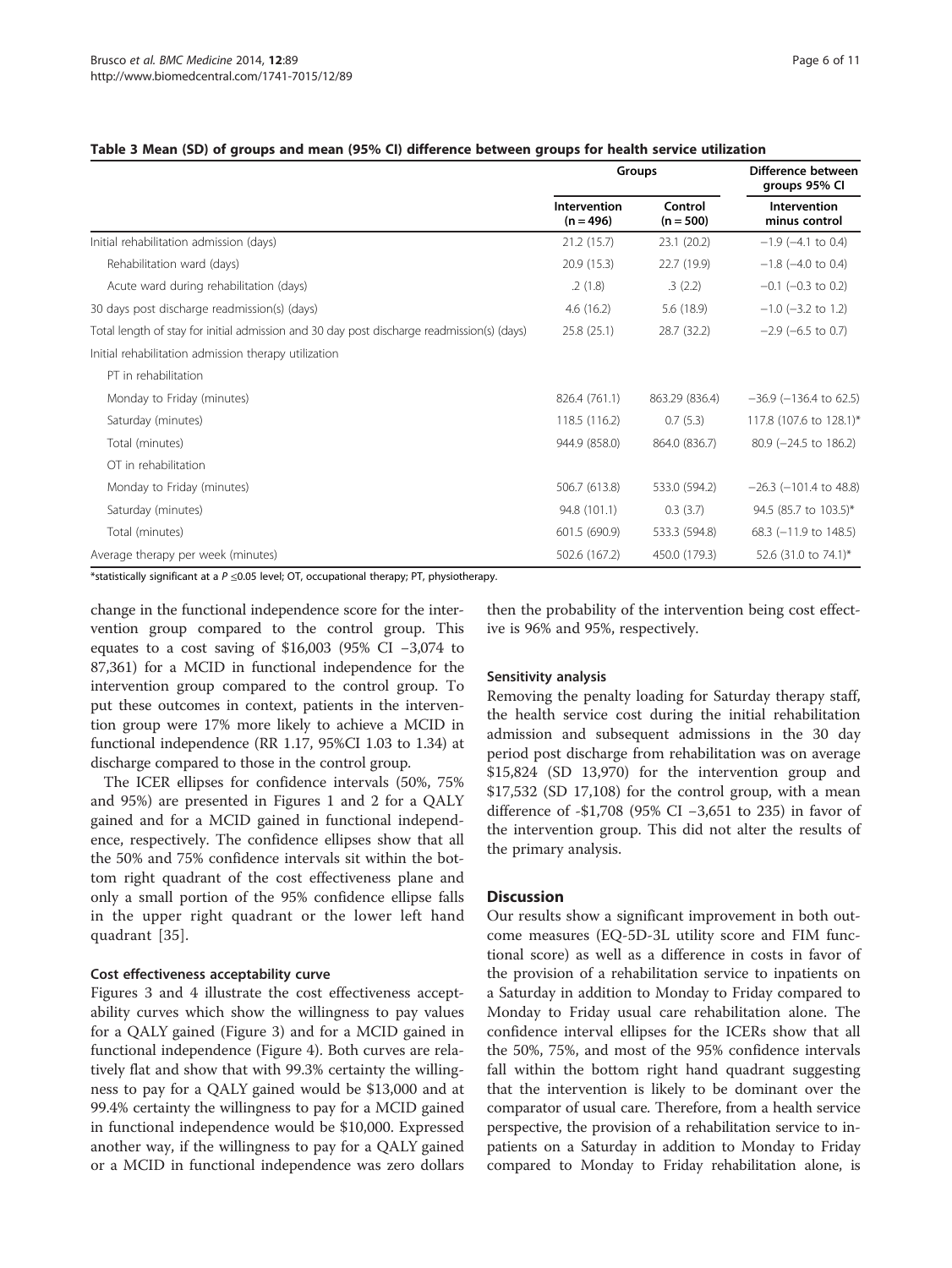<span id="page-7-0"></span>

|  |  |  | Table 4 Mean (SD) of groups and mean (95% CI) difference between groups for health service costs |
|--|--|--|--------------------------------------------------------------------------------------------------|
|--|--|--|--------------------------------------------------------------------------------------------------|

|                                                                           | Groups                     |                       | Difference between<br>groups 95% CI |  |
|---------------------------------------------------------------------------|----------------------------|-----------------------|-------------------------------------|--|
|                                                                           | Intervention ( $n = 496$ ) | Control ( $n = 500$ ) | Intervention minus control          |  |
| Initial rehabilitation admission cost                                     | 13,320 (9,894)             | 14,275 (11,945)       | $-955$ ( $-2,320$ to 409)           |  |
| Rehabilitation costs (see below), total                                   | 13,049 (9,506)             | 13,951 (11,597)       | $-902$ ( $-2,221$ to 417)           |  |
| Acute ward costs during rehabilitation, total                             | 271 (1,853)                | 324 (1,952)           | $-53$ ( $-290$ to 183)              |  |
| Readmissions 30 days post discharge cost, total                           | 2,539 (8,252)              | 3,257 (9,711)         | $-718$ (-1,839 to 403)              |  |
| Total cost for initial admission and 30 day post discharge readmission(s) | 15,859 (13,992)            | 17,532 (17,108)       | $-1,673$ ( $-3,618$ to 271)         |  |
| Itemized rehabilitation costs (excluding acute)                           | 13,049 (9,506)             | 13,951 (11,597)       | $-902$ ( $-2,221$ to 417)           |  |
| PT in rehabilitation                                                      | 759 (662)                  | 685 (637)             | 74 (-6 to 155)                      |  |
| PT Monday to Friday service                                               | 563 (518)                  | 587 (564)             | $-24$ ( $-91$ to 43)                |  |
| PT Saturday service                                                       | 97 (95)                    | 1(4)                  | 96 (88 to 105)*                     |  |
| PT non salaries and wages (equipment)                                     | 37(27)                     | 41 (35)               | $-3$ ( $-7$ to 1)                   |  |
| PT capital costs (space)                                                  | 63 (46)                    | 57 (49)               | 6 (0 to 12)                         |  |
| OT in rehabilitation                                                      | 526 (542)                  | 463 (468)             | $62$ (-1 to 125)                    |  |
| OT Monday to Friday service                                               | 345 (418)                  | 362 (400)             | $-17$ (-68 to 34)                   |  |
| OT Saturday service                                                       | 77 (83)                    | 0(3)                  | 77 (70 to 85)*                      |  |
| OT non salaries and wages (equipment)                                     | 41 (30)                    | 44 (38)               | $-3$ ( $-8$ to 1)                   |  |
| OT capital costs (space)                                                  | 63 (46)                    | 57 (49)               | 6 (0 to 12)                         |  |
| Other allied health cost                                                  | 1,450 (1,061)              | 1,572 (1,365)         | $-122$ ( $-274$ to 30)              |  |
| Nursing salaries and wages                                                | 8,568 (6,270)              | 9,289 (8,068)         | $-721$ (-1,620 to 178)              |  |
| Other costs <sup>a</sup>                                                  | 1,600 (1,452)              | 1,783 (1,747)         | $-183$ ( $-383$ to 17)              |  |
| Health service capital cost (space)                                       | 147 (107)                  | 159 (138)             | $-12$ ( $-28$ to 3)                 |  |

a<br>The partical, partical, and emergency departments, imaging, surgical, non-surgical, pathology, pharmacy, prosthetics, theatre and other health service costs; \*statistically significant at a  $P \le 0.05$  level. OT, occupational therapy; PT, physiotherapy.

likely to be cost saving per QALY gained and for a MCID gained in functional independence.

The National Institute for Health and Clinical Excellence (NICE) in the UK [\[36](#page-11-0)] reports a cost effectiveness threshold range of £20,000 (AUD\$34,200) to £30,000 (AUD\$51,400) per QALY gained [\[36\]](#page-11-0) and there are similar values reported in Australia for the Australian Pharmaceutical Benefits Advisory Committee [[37](#page-11-0)]. The results of this clinical trial report an average cost saving of over AUD\$40,000 per QALY gained, in contrast to the above mentioned willingness to pay per QALY gained. If the willingness to pay in this study was AUD\$50,000 per QALY gained or per MCID gained in functional independence, the probability of cost effectiveness in the intervention group approached 100%. Our results are consistent

with a recent systematic review that reported a more intensive inpatient rehabilitation service can result in reduced cost to the health service, while improving patient outcomes [\[10\]](#page-10-0).

This economic evaluation may have important implications for health services that offer inpatient rehabilitation, with potential to reduce costs per admission, improve patient outcomes and improve patient access. When considering the health service perspective, it is reported that in the inpatient rehabilitation setting the patient length of stay is the largest contributor to health care costs [\[38,39](#page-11-0)]. This may explain the likely reduction in cost for the intervention group, with an observed three day reduction in patient length of stay, over the rehabilitation admission and the 30 day readmission period. Policy makers may

Table 5 Mean (SD) of groups and mean (95% CI) difference between groups for functional status and quality of life

| Outcome                   |                             | <b>Groups</b>          | Difference between groups 95% CI |                        |                            |
|---------------------------|-----------------------------|------------------------|----------------------------------|------------------------|----------------------------|
|                           | <b>Admission</b>            |                        | <b>Discharge</b>                 |                        |                            |
|                           | Intervention<br>$(n = 496)$ | Control<br>$(n = 500)$ | Intervention<br>$(n = 496)$      | Control<br>$(n = 500)$ | Intervention minus control |
| EQ-5D-3L (utility weight) | 0.32(0.35)                  | 0.37(0.35)             | 0.65(0.28)                       | 0.62(0.28)             | $0.04$ (0.01 to 0.07)*     |
| Total FIM score           | 83.8 (19.2)                 | 83.8 (19.9)            | 105.9 (18.4)                     | 103.5(20.1)            | 2.3 (0.5 to 4.1)*          |

 $*$ indicates  $P < 0.01$ . EQ-5D-3L, EuroQOL questionnaire. FIM, functional independence measure.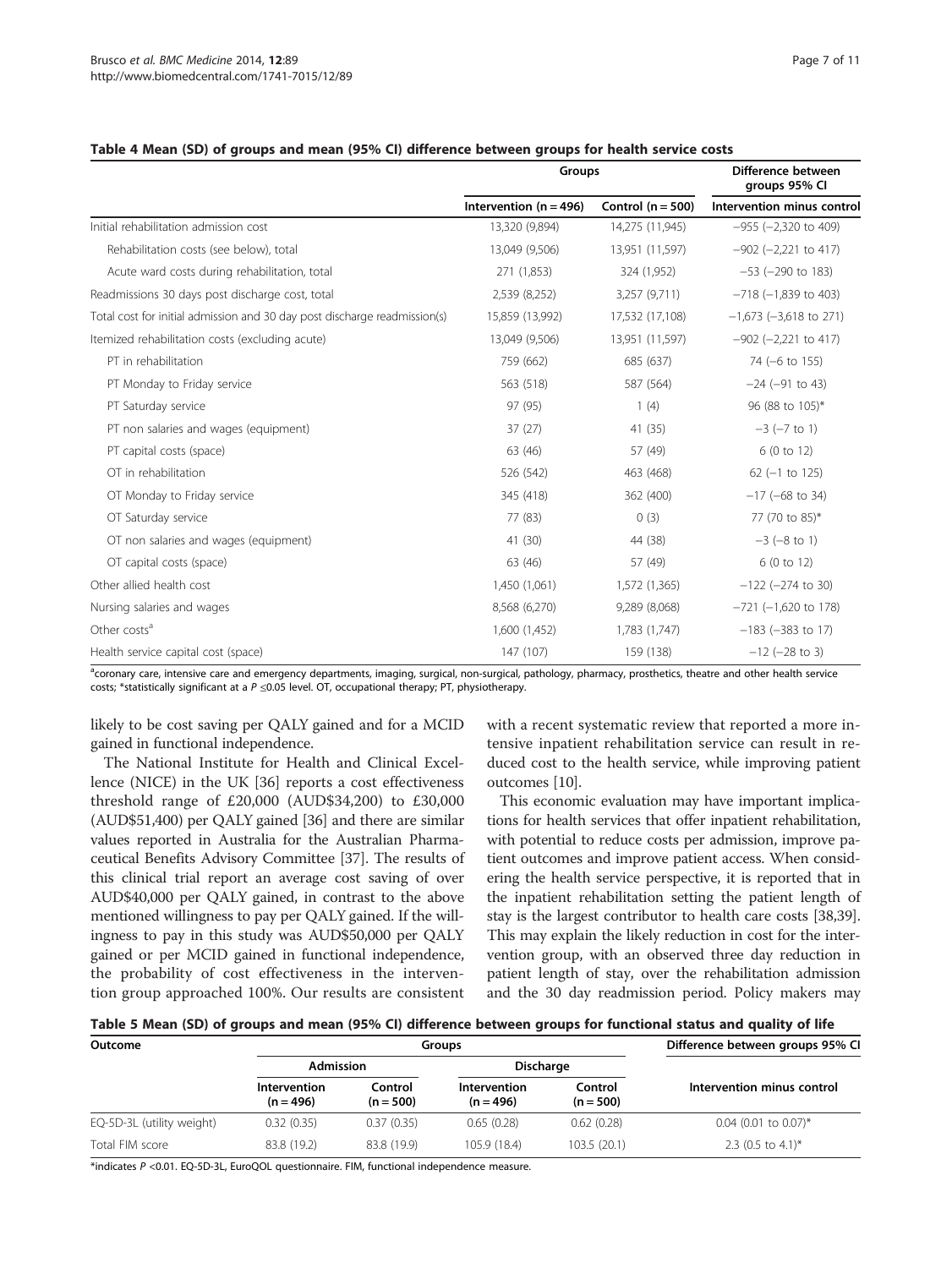<span id="page-8-0"></span>

support this model of care with increased efficiency associated with cost savings, as it allows the same number of patient admissions to be managed at a lesser cost or may facilitate improved patient access to rehabilitation beds. This may lead to an improvement in the flow of patients through the health system and have a positive impact on the 'bed block' faced by acute wards [[40,41](#page-11-0)]. For example, a 30 bed rehabilitation unit with an average length of stay of 29 days would have approximately 380 annual admissions; if the average length of stay reduced to 26 days, then annual admissions could potentially increase to 420.

Despite these benefits, implementation of this model of care also needs to consider workforce redesign.

Traditionally, allied health clinicians work Monday to Friday, so the clinicians providing rehabilitation services may be reluctant to change their work practices by working on the weekend [\[8](#page-10-0)]. This may be negated by penalty rates providing an incentive to work on weekends. We note that we did not have a problem staffing the service in our clinical trial. Another issue for implementation involves who will pay and who will make the savings. This is about the redistribution of resources across budgets. Budget silos might mean that the costs will be incurred by allied health departments but the gains will be at the broader hospital level. If the funds come out of the smaller budgets of the departments providing the additional services (in this case

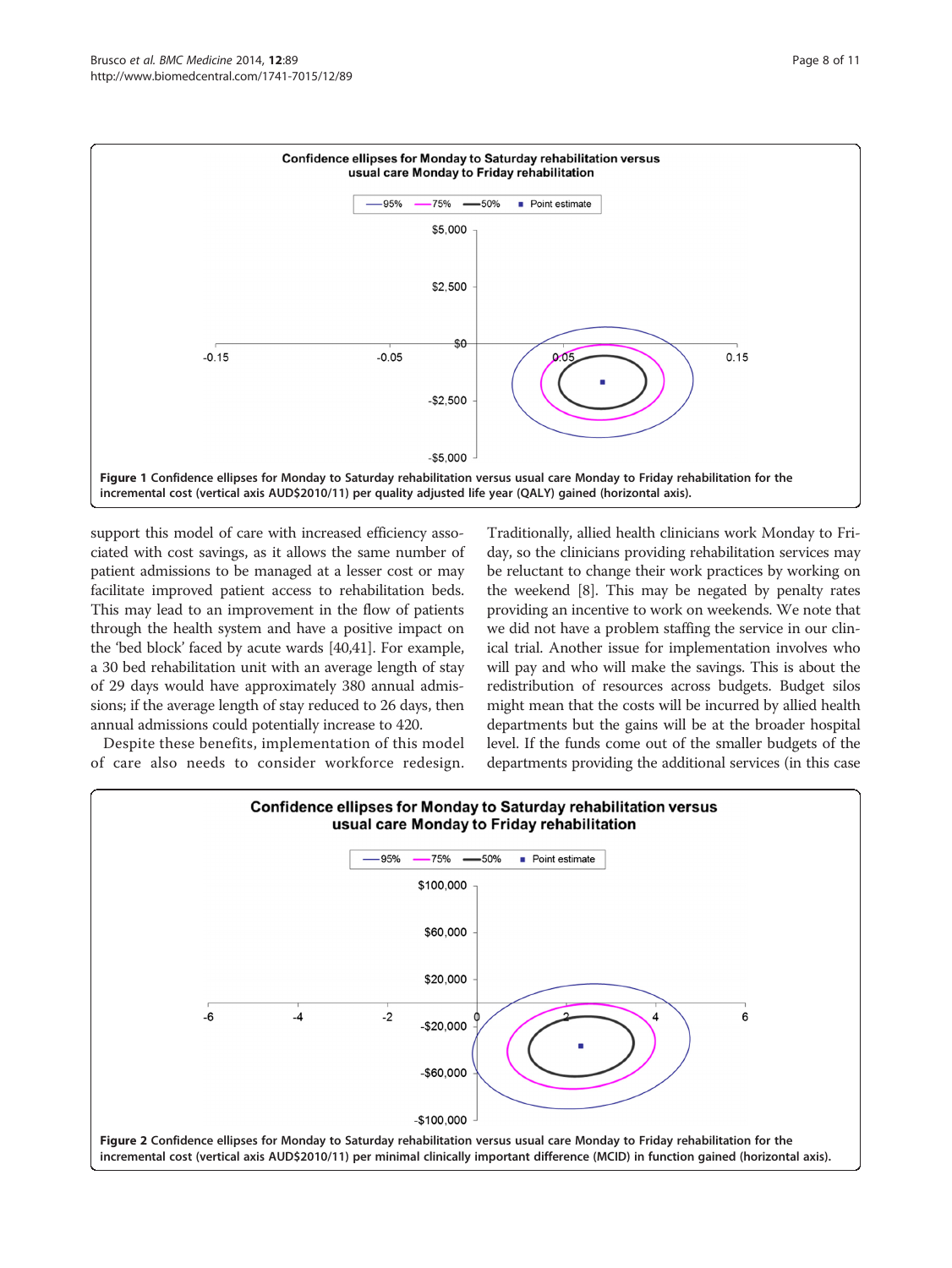<span id="page-9-0"></span>

physiotherapy or occupational therapy), it must be reconciled that these are not the budgets that accrue the overall savings generated at the hospital level.

The strengths of this economic evaluation are that it was completed alongside a blinded fully powered randomized controlled trial, it used an appropriate alternative intervention as 70% of Australian rehabilitation inpatient health services do not offer a weekend physiotherapy

service [\[8](#page-10-0)], and it was reported according to the CHEERS checklist [see Additional file [1](#page-10-0), [[14](#page-11-0)]]. A limitation of this study includes the differing patient length of stay included in the calculation of health related quality of life and the functional status gained, because these measures were taken at admission and discharge from rehabilitation so that the mean change in clinical outcomes was for a different time period for each group. We have reported the

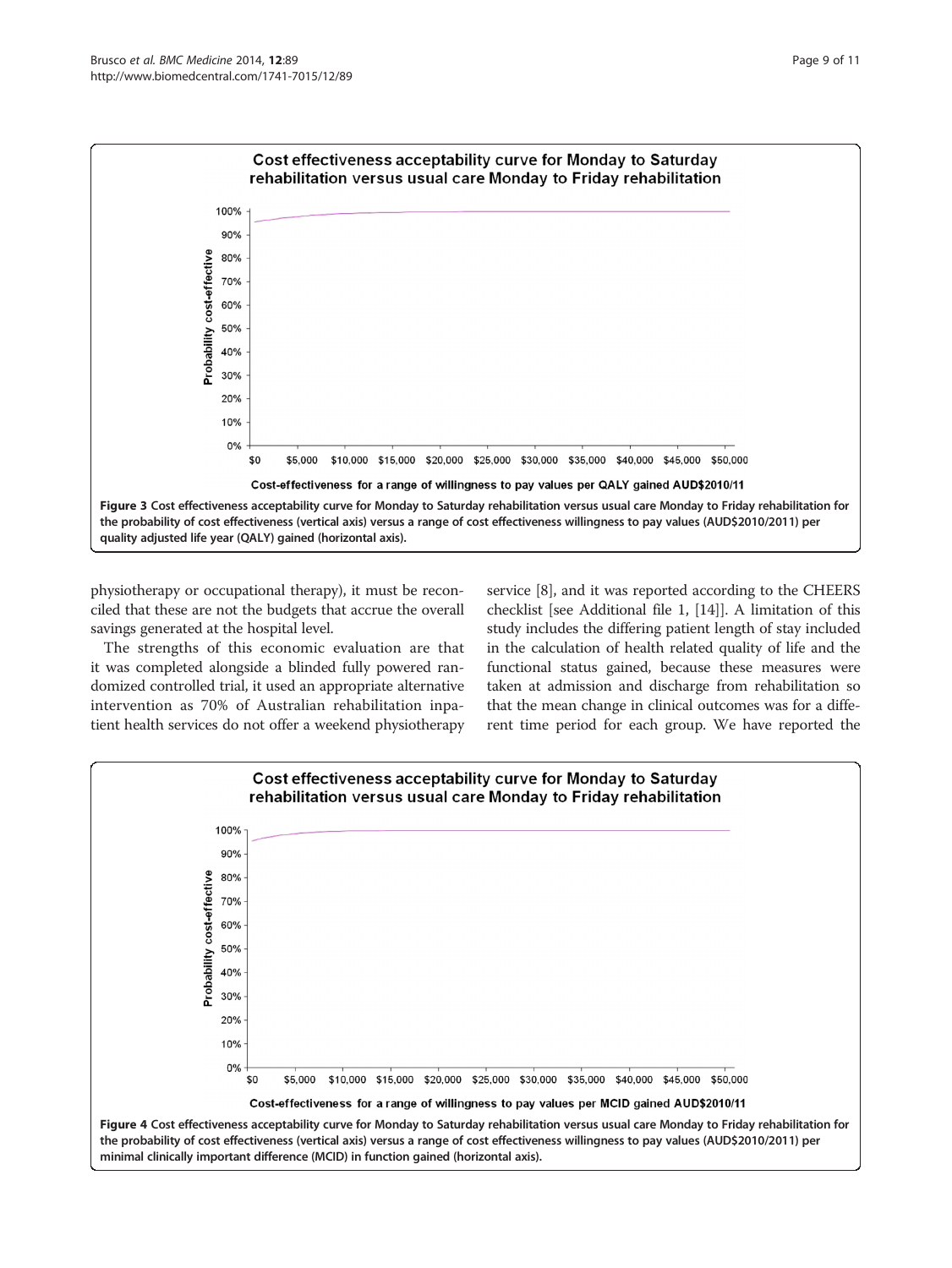<span id="page-10-0"></span>mean change per day to address this limitation. In addition the calculation of incremental cost effectiveness ratios accounted for this variability since length of stay is the largest contributor to cost. While inclusion of patients with a cognitive impairment is considered a strength of this study, we are unable to report on the exact numbers of patients in this group. However, on admission to rehabilitation 5% (n = 54 of the 996 participants) did not complete the health related quality of life questionnaire and the main contributing factor was reduced cognition, as identified by the assessors. Other strengths of this study included access to complete clinical cost data on all patients across the two rehabilitation inpatient services, and inclusion of a range of rehabilitation diagnoses and patients with a language other than English as their first language. Therefore, we are confident that the results are generalizable across public acute phase inpatient rehabilitation settings. There were minor variations to the trial protocol. These included the use of multiple imputation rather than the carry forward technique for missing data, consistent with recent recommendations [\[27\]](#page-11-0), as well as a reduced data collection period due to a higher than expected rate of participant recruitment. This study did not include the wider economic impact from a health system perspective during the rehabilitation inpatient admission, as well as the impact on the community once the patients are discharged from rehabilitation including return to work. As this economic evaluation did not use a health system perspective or report on long term economic outcomes post discharge, this warrants future research, which is planned.

# Conclusions

From a health service perspective, the provision of a rehabilitation service to inpatients on a Saturday in addition to Monday to Friday compared to Monday to Friday rehabilitation alone, is likely to be cost saving per quality adjusted life year gained and per minimal clinically important difference gained in functional independence.

# Additional file

[Additional file 1:](http://www.biomedcentral.com/content/supplementary/1741-7015-12-89-S1.doc) Consolidated Health Economic Evaluation Reporting Standards (CHEERS) Checklist. Items to include when reporting economic evaluations of health interventions.

#### Abbreviations

ANCOVA: analysis of covariance; AUD\$: Australian dollars; CEAC: cost effectiveness acceptability curve; CHEERS: Consolidated Health Economic Evaluation Reporting Standards; CI: confidence interval; EQ-5D-3L: EuroQol; ICER: incremental cost effectiveness ratio; ITT: intention to treat; MCID: minimal clinically important difference; NICE: National Institute for Health and Clinical Excellence; QALY: quality adjusted life year; RR: relative risk; SD: standard deviation; TTO: time trade-off.

#### Competing interests

The authors declare that they have no competing interests.

#### Authors' contributions

NKB, JJW, NS and NFT conceived the clinical trial and economic evaluation design, analyzed the data, interpreted the results and drafted the manuscript. NFT and NKB are the guarantors. All authors had access to all of the data in the economic evaluation and can take responsibility for the integrity of the data and the accuracy of the data analysis. All authors read and approved the final manuscript.

#### Acknowledgements

We thank Victor Brusco for the development and ongoing maintenance of the primary database used throughout the clinical trial; the project officers (Casey Peiris, Renita Yap, Belinda Haines, Clarissa Koukounas and Glenys Harrison); the data entry and follow-up phone call assessors (Sarah Foster, Rhonda Povah, Haley Tkatchyk, and Tanya Johansen); as well as all the rehabilitation doctors (Genevieve Kennedy and Kwong Teo), physiotherapists, occupational therapists and allied health assistants at Angliss Hospital and Peter James Centre who supported this project.

This work was supported by NHMRC PhD scholarship for author Natasha K Brusco (Grant Number APP1017877) and by NHMRC Partnership Grant (Grant Number 541958) between Eastern Health and La Trobe University. These funding sources did not have a role in the clinical trial or economic evaluation design, data collection, analysis or interpretation; in the writing of the report; or in the decision to submit the article for publication. The researchers operated independent of the funding sources.

#### Author details

<sup>1</sup> Physiotherapy Department, Faculty of Health Science, La Trobe University, Bundoora Campus, Bundoora, Victoria 3086, Australia. <sup>2</sup>Physiotherapy Services, Cabrini Health, 183 Wattletree Road, Malvern, Victoria 3144, Australia. <sup>3</sup>Deakin Health Economics, School of Health and Social Development, Faculty of Health, Deakin University, 221 Burwood Highway, Burwood, Victoria 3125, Australia. <sup>4</sup>Northern Health, Department of Allied Health, 1231 Plenty Rd, Bundoora, Victoria 3083, Australia. <sup>5</sup>Allied Health Clinical Research Office, Eastern Health, Level 2, 5 Arnold Street, Box Hill, Victoria 3128, Australia.

#### Received: 9 January 2014 Accepted: 24 April 2014 Published: 29 May 2014

#### References

- 1. Keogh B: Should the NHS work at weekends as it does in the week? Yes. BMJ 2013, 346:f621.
- 2. Flynn P: Should the NHS work at weekends as it does in the week? No. BMJ 2013, 346:f622.
- 3. Bell CM, Redelmeier DA: Mortality among patients admitted to hospitals on weekends as compared with weekdays. N Engl J Med 2001, 345:663–668.
- 4. Nocon A, Baldwin S: Trends in Rehabilitation Policy: A Review of the Literature. London, UK: King's Fund Publishing; 1998.
- 5. Peiris C, Taylor N, Shields N: Extra physical therapy reduces patient length of stay and improves functional outcomes and quality of life in people with acute or subacute conditions: a systematic review. Arch Phys Med Rehabil 2011, 92:1490–1500.
- 6. Peiris C, Shields N, Brusco NK, Watts JJ, Taylor NF: Additional Saturday rehabilitation improves functional independence and quality of life and reduces length of stay: a randomized controlled trial. BMC Med 2013, 11:198.
- 7. Parker A, Lord R, Needham D: Increasing the dose of acute rehabilitation: is there a benefit? BMC Med 2013, 11:199.
- 8. Shaw KD, Taylor NF, Brusco NK: Physiotherapy services provided outside of business hours in Australian hospitals: a national survey. Physiother Res Int 2013, 18:115–123.
- 9. Brusco NK, Paratz J: The effect of additional physiotherapy to hospital inpatients outside of regular business hours: a systematic review. Physiother Theory Pract 2006, 22:291-307.
- 10. Brusco NK, Taylor NF, Watts JJ, Shields N: Economic evaluation of adult rehabilitation: a systematic review and meta-analysis of randomized controlled trials in a variety of settings. Arch Phys Med Rehabil 2014, 95:94–116.
- 11. Patel A, Knapp M, Evans A, Perez I, Kalra L: Training care givers of stroke patients: economic evaluation. BMJ 2004, 328:1102.